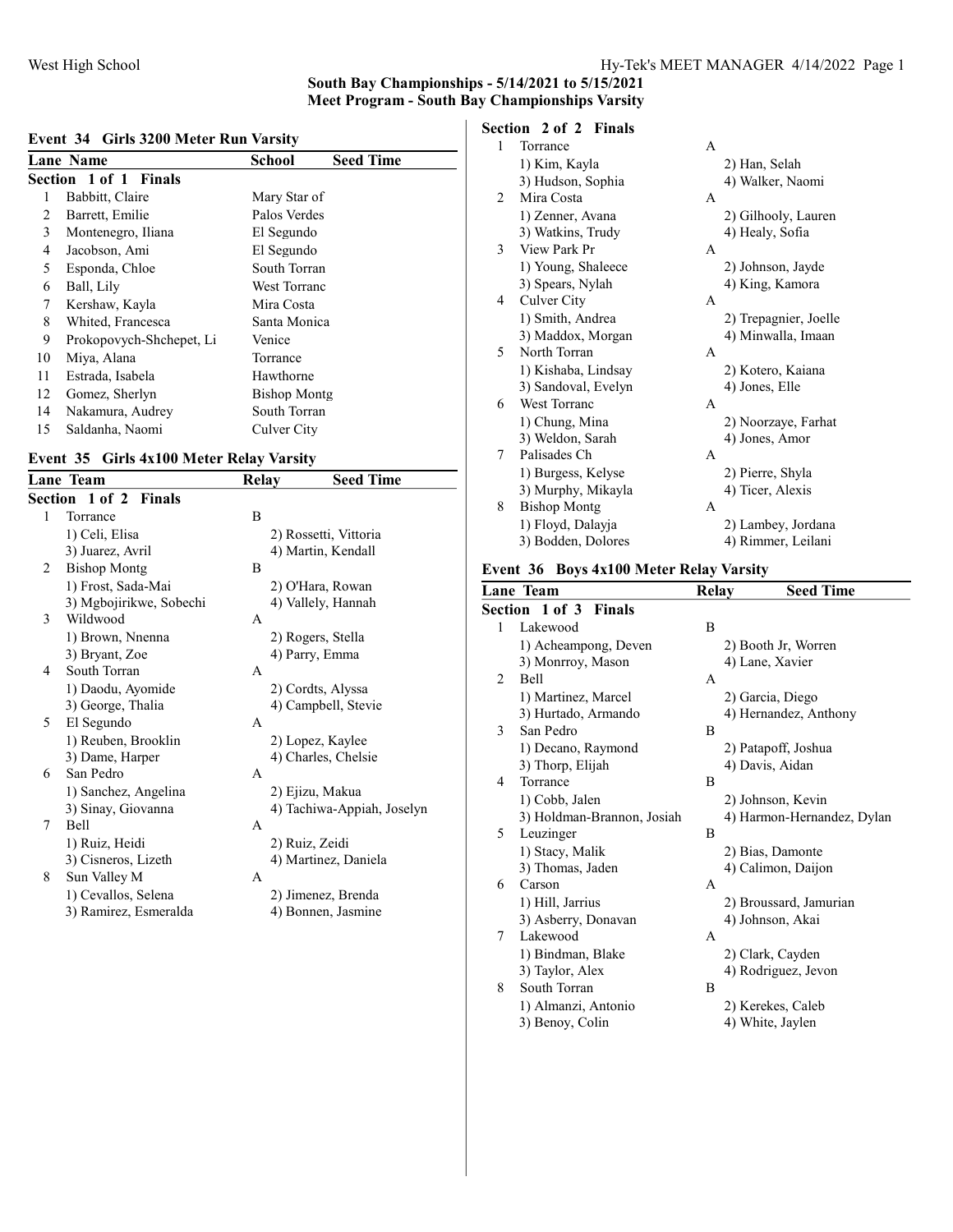#### Section 2 of 3 Finals...(Event 36 Boys 4x100 Meter Relay Varsity) 1 Bishop Montg B 1) Sarpong, Karol 2) Riddick, Adam 3) Sekiyoba, Jacob 4) Ogunleye, Ayoola 2 El Segundo A 1) Chen, Evan 2) Pascarelli, Nathan 3) Ali-Watkins, Benjamin 4) Huey, Vaughn 3 Bishop Montg A 1) Randolph, DeAndre 2) Groves, Kaiden<br>3) Williams, Hunter 4) Expose, Adrian 4) Expose, Adrian 4 Torrance A 1) Michaelian, Matthew 2) Magdaleno, Jorge 3) Rodriguez, Vincent 4) Emerson, Isaiah 5 Peninsula A 1) Nguyen, Isaac 2) Kamiyama, Isaac 3) Lee, Tyler 4) Rostam, Andrew 6 Redondo Unio A 1) Fazeli, Artin 2) Jules, MK 3) James, Joshua 4) Collins, Jett 7 Venice A 1) Johnson, Elijah 2) Atkins, Isaiah 3) Santa Cruz, Nathan 4) Jackson, Rashawn 8 Sun Valley M A 1) Roque, Luis 2) Hueto, Eder 3) Montero, Ivan 4) Pineda, Michael Section 3 of 3 Finals 1 Leuzinger A 1) Blackshear, Isaiah 2) Shallowhorn, Damonte 3) Myles, Khyree 4) Lewis, Jacob 2 Lawndale A 1) Augustine, Daniel 2) Greenlow, Orlando<br>3) Shigg jr., Seth 4) Stovall, Boston 4) Stovall, Boston 3 West Torranc A 1) Hackett, Ethan 2) Ogbuehi, Philip 3) Vo, Tyler 4) Piken, Orie 4 Palos Verdes A 1) Shaul, Brennan 2) Lugo, Joaquin 3) Sung, Daniel 4) Beresford, Michael 5 South Torran A 1) Dixon, Micah 2) Ojei, Jesse 3) Hemmens, Emeka 4) Blumberg, Sal 6 Culver City A 1) Stanton, Jerin 2) Waring, Zaire 3) Wright, Elliot 4) Franklin, Ryan 7 Mira Costa A 1) Garrett, Dario 2) Laden, Levi 3) Spencer, Owen 4) Crotty, Cole 8 San Pedro A 1) Philips, Christian 2) Bullard, Kejuan

# 3) Duncan, Ja'Mion 4) Adams, Burrell

| Event 37 Boys 3200 Meter Run Varsity |          |
|--------------------------------------|----------|
| Lane Name                            | School   |
| Section 1 of 1 Finals                |          |
| 1 Kirk, William                      | Palos Ve |
| 2 Green, Hayden                      | West To  |
|                                      |          |

# School Seed Time Palos Verdes West Torranc

| 3  | Jimenez, James   | Venice       |
|----|------------------|--------------|
| 4  | Fields, Max      | Palisades Ch |
| 5  | Stickney, Parker | Mira Costa   |
| 6  | Levin, Max       | Mira Costa   |
| 7  | Lonsdale, Harry  | Redondo Unio |
| 8  | Sevilla, Jose    | Palisades Ch |
| 9  | Nakagawa, Solato | Torrance     |
| 10 | Alliegro, Sean   | Mira Costa   |
| 11 | Shimizu, Yudai   | West Torranc |
| 12 | Saldanha, Andre  | Culver City  |
| 13 | Mammen, Axel     | Palisades Ch |
| 14 | Babbitt, Finn    | Mary Star of |
| 15 | McCormick, Ty    | Torrance     |
| 16 | Anaya, Matthew   | Torrance     |
| 17 | Bradford, Tyler  | Torrance     |
| 18 | Corona, Vincent  | West Torranc |
| 19 | Johnson, Hatcher | Mira Costa   |
| 20 | Goltra, Sean     | Lakewood     |

#### Event 38 Boys 110 Meter Hurdles Varsity

|                | <b>Lane Name</b>       | <b>Seed Time</b><br><b>School</b> |
|----------------|------------------------|-----------------------------------|
|                | Section 1 of 3 Finals  |                                   |
| 1              | Palomino, Stephen      | <b>Bishop Montg</b>               |
| 2              | Newton, Dylan          | South Torran                      |
| 3              | Cobb, Jalen            | Torrance                          |
| 4              | Von Stentzsch, Severin | South Torran                      |
| 5              | Roe, Jaiden            | South Torran                      |
| 6              | Alfano, Christian      | Mira Costa                        |
| 7              | Okada, Dylan           | Peninsula                         |
| 8              | Carpio, Steven         | North Torran                      |
|                | Section 2 of 3 Finals  |                                   |
| 1              | Cary-Williams, Henry   | Palisades Ch                      |
| $\overline{2}$ | Basile, Sean           | Torrance                          |
| 3              | Almanzi, Antonio       | South Torran                      |
| 4              | Benoy, Colin           | South Torran                      |
| 5              | Sandkulla, Josh        | South Torran                      |
| 6              | Williams, Curtis       | Carson                            |
| 7              | Taylor, Mateo          | San Pedro                         |
| 8              | Lozano, Hanbyoul       | North Torran                      |
|                | Section 3 of 3 Finals  |                                   |
| 1              | Williams, Dylan        | North Torran                      |
| 2              | Garrett, Dario         | Mira Costa                        |
| 3              | Broussard, Jamurian    | Carson                            |
| 4              | Whitt, Kaiden          | Culver City                       |
| 5              | Michaelian, Matthew    | Torrance                          |
| 6              | Dixon, Micah           | South Torran                      |
| 7              | Adams, Burrell         | San Pedro                         |
| 8              | Tiscareno, Javier      | Palisades Ch                      |
|                |                        |                                   |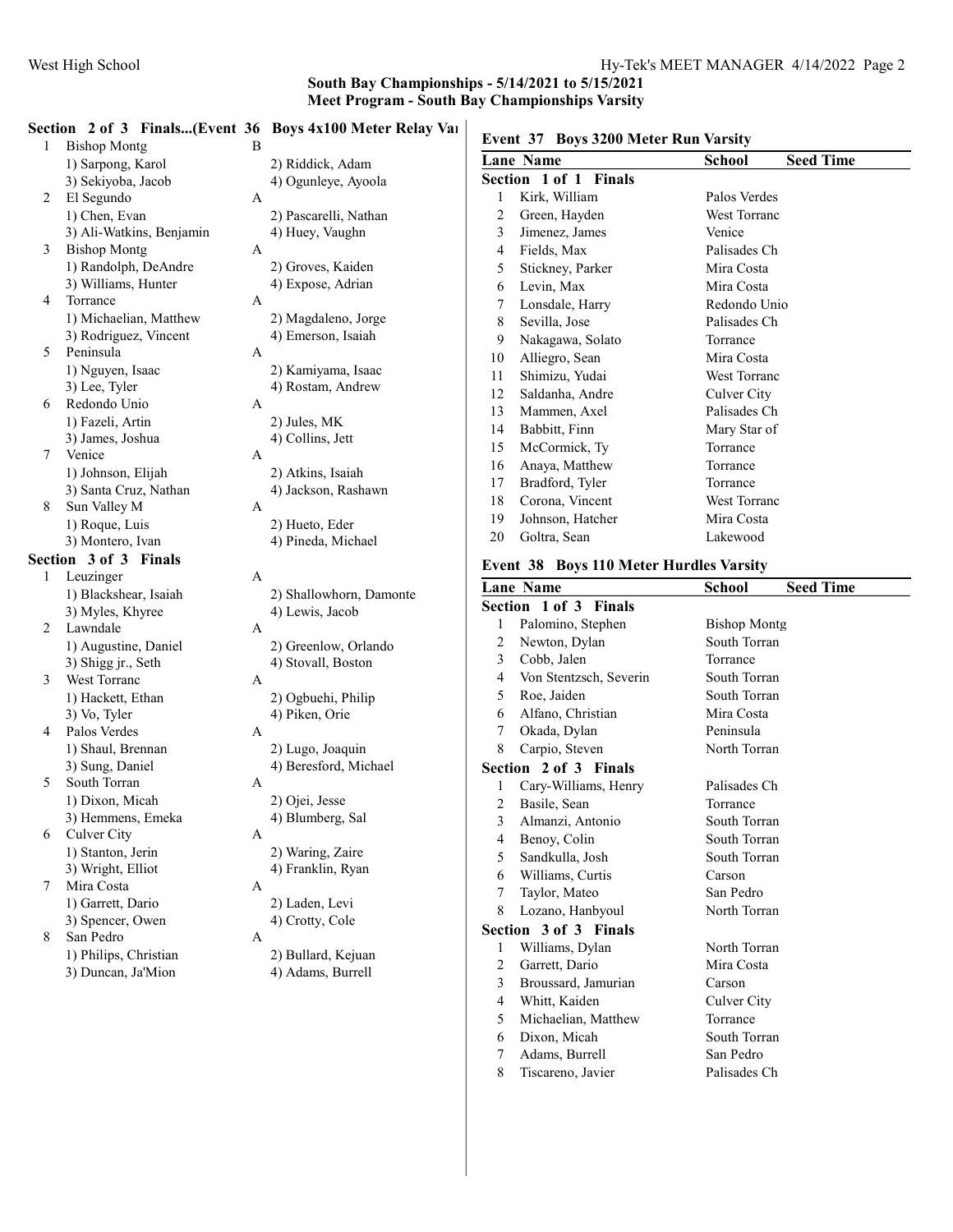| Event 39 Girls 100 Meter Hurdles Varsity |  |  |  |
|------------------------------------------|--|--|--|
|                                          |  |  |  |

|   | <b>Lane Name</b>      | <b>School</b>       | <b>Seed Time</b> |
|---|-----------------------|---------------------|------------------|
|   | Section 1 of 3 Finals |                     |                  |
| 1 | Williamson, Amayaah   | Palisades Ch        |                  |
| 2 | Celis, Julissa        | North Torran        |                  |
| 3 | Burgess, Kelyse       | Palisades Ch        |                  |
| 4 | Sanchez, Angelina     | San Pedro           |                  |
| 5 | Mai, Isabella         | El Segundo          |                  |
| 6 | Webster, Kylie        | Palisades Ch        |                  |
| 7 | Olmedo, Julissa       | Hawthorne           |                  |
| 8 | Bondar, Ava           | Palisades Ch        |                  |
|   | Section 2 of 3 Finals |                     |                  |
| 1 | Bariami, Hafsa        | Culver City         |                  |
| 2 | Khedesian, Aleen      | South Torran        |                  |
| 3 | Hubbard, Isabelle     | Lakewood            |                  |
| 4 | Cox, Maya             | Culver City         |                  |
| 5 | Jones, Elle           | North Torran        |                  |
| 6 | Ahmed, Jenna          | Mira Costa          |                  |
| 7 | Mahloch, Hadley       | <b>Bishop Montg</b> |                  |
| 8 | Carew, Fionnula       | Mira Costa          |                  |
|   | Section 3 of 3 Finals |                     |                  |
| 1 | Daodu, Ayomide        | South Torran        |                  |
| 2 | Kim, Kayla            | Torrance            |                  |
| 3 | O'Hara, Rowan         | <b>Bishop Montg</b> |                  |
| 4 | Turkel, Hannah        | Peninsula           |                  |
| 5 | Harding, Candace      | Mira Costa          |                  |
| 6 | Healy, Sofia          | Mira Costa          |                  |
| 8 | Pippins, Naomi-Alyssa | Palisades Ch        |                  |

#### Event 40 Girls 400 Meter Dash Varsity

|   | <b>Lane Name</b>             | <b>School</b>       | <b>Seed Time</b> |
|---|------------------------------|---------------------|------------------|
|   | <b>Section 1 of 3 Finals</b> |                     |                  |
| 1 | Santillan, Sophia            | Palisades Ch        |                  |
| 2 | Davodi, Catherine            | Chadwick            |                  |
| 3 | Rogers, Stella               | Wildwood            |                  |
| 4 | Sandoval, Evelyn             | North Torran        |                  |
| 5 | Jones, Brooklyn              | El Segundo          |                  |
| 6 | McKechnie, Samantha          | South Torran        |                  |
| 7 | Cowings, Ajaye               | Hamilton            |                  |
| 8 | Parry, Emma                  | Wildwood            |                  |
|   | Section 2 of 3 Finals        |                     |                  |
| 1 | Nkemnji, Bernice             | West Torranc        |                  |
| 2 | Mullins, Savanna             | Culver City         |                  |
| 3 | Reuben, Brooklin             | El Segundo          |                  |
| 4 | Andrews, Brette              | Palos Verdes        |                  |
| 5 | Duke, Savannah               | Redondo Unio        |                  |
| 6 | Iverson, Kennady             | Culver City         |                  |
| 7 | Weldon, Sarah                | <b>West Torranc</b> |                  |
| 8 | Campbell, Stevie             | South Torran        |                  |
|   |                              |                     |                  |

# Section 3 of 3 Finals

|   | Kotero, Kaiana      | North Torran |
|---|---------------------|--------------|
| 2 | Christen, Catherine | Peninsula    |
| 3 | Terrell, Anna       | Palos Verdes |
| 4 | Maddox, Morgan      | Culver City  |
| 5 | Trepagnier, Joelle  | Culver City  |
| 6 | Harris, Brooklyn    | Hamilton     |
| 7 | Frias, Dalia        | Mira Costa   |
| 8 | Mummery, Maddie     | South Torran |
|   |                     |              |

#### Event 41 Boys 400 Meter Dash Varsity

|                | <b>Lane Name</b>      | <b>Seed Time</b><br>School |
|----------------|-----------------------|----------------------------|
|                | Section 1 of 3 Finals |                            |
| 1              | Sherertz, Ronin       | Palisades Ch               |
| $\overline{2}$ | Stanton, Jerin        | Culver City                |
| 3              | Dacay, Daylen         | Palisades Ch               |
| 4              | Santa Cruz, Nathan    | Venice                     |
| 5              | Duncan, Ja'Mion       | San Pedro                  |
| 6              | Morales, Luis         | Leuzinger                  |
| 7              | Hinckley, Eric        | Lawndale                   |
| 8              | Nguyen, Isaac         | Peninsula                  |
|                | Section 2 of 3 Finals |                            |
| 1              | Lee, Tyler            | Peninsula                  |
| 2              | Neely, Liam           | Torrance                   |
| 3              | Reyman, Gus           | Santa Monica               |
| 4              | Stovall, Boston       | Lawndale                   |
| 5              | Shaul, Brennan        | Palos Verdes               |
| 6              | Smith, Justin         | Lakewood                   |
| 7              | Clinton, Roi          | Mira Costa                 |
| 8              | Burns, Carter         | Redondo Unio               |
|                | Section 3 of 3 Finals |                            |
| 1              | Goodnight, Dariyon    | El Segundo                 |
| 2              | Greenlow, Orlando     | Lawndale                   |
| 3              | Patapoff, Joshua      | San Pedro                  |
| 4              | Emerson, Isaiah       | Torrance                   |
| 5              | Tamada, Yuto          | South Torran               |
| 6              | Laden, Levi           | Mira Costa                 |
| 7              | Shigg jr., Seth       | Lawndale                   |
| 8              | Tu, Carter            | South Torran               |

#### Event 44 Girls 800 Meter Run Varsity

|                      | School                                    | <b>Seed Time</b>             |
|----------------------|-------------------------------------------|------------------------------|
|                      |                                           |                              |
| Ramirez, Elisa       | Culver City                               |                              |
| Chavez, Luna         | Culver City                               |                              |
| Aguayo, Ashley       |                                           |                              |
| Gilbert, Ariel       | Culver City                               |                              |
| Campos, Nadia        | Bell                                      |                              |
| Elder, Haley         | South Torran                              |                              |
| Colocho, Audrey      | Lawndale                                  |                              |
| Estrada, Isabela     | Hawthorne                                 |                              |
| Vargas, Kaylee       | San Pedro                                 |                              |
| Haley, Bianca        | Mira Costa                                |                              |
| Chavez, Delilah      | Lakewood                                  |                              |
| Siembieda, Charlotte | Peninsula                                 |                              |
| Russo, Noah          |                                           |                              |
|                      | <b>Lane Name</b><br>Section 1 of 3 Finals | South Torran<br>West Torranc |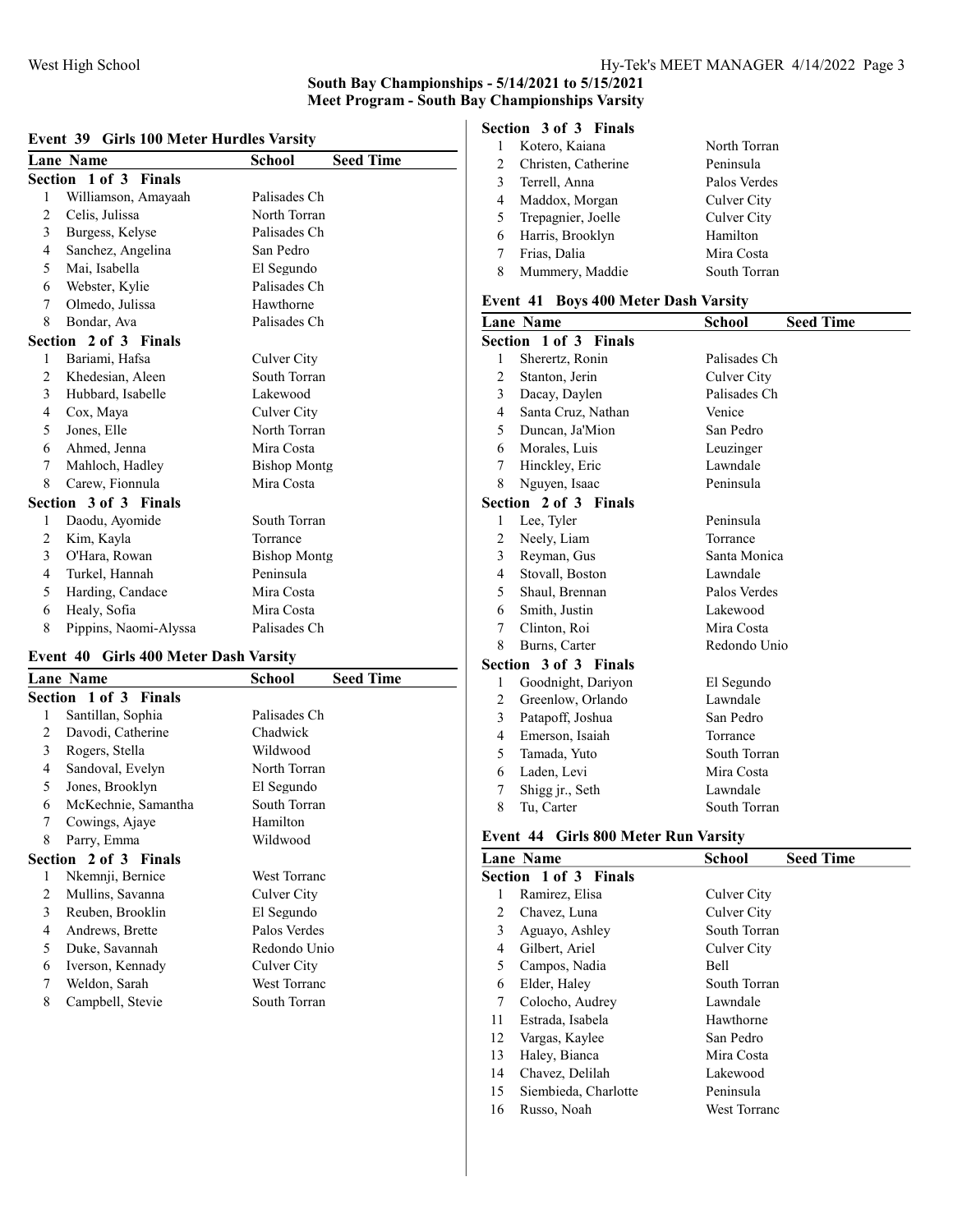|                |                       | Section 2 of 3 Finals(Event 44 Girls 800 Meter Run Varsity |    | Section 2 of 3 Finals |              |
|----------------|-----------------------|------------------------------------------------------------|----|-----------------------|--------------|
|                | Garcia, Stephanie     | Santa Monica                                               |    | Shimizu, Yudai        | West Torranc |
| $\overline{2}$ | Andrews, Brette       | Palos Verdes                                               | 2  | Romero, Luca          | El Segundo   |
| 3              | Kovac, Claire         | Santa Monica                                               | 3  | Jimenez, James        | Venice       |
| 4              | Nowak, Elin           | Venice                                                     | 4  | Griffin, Zerik        | Redondo Unio |
| 5              | Whitmore, Olivia      | South Torran                                               | 5  | Sharp, Tyler          | Redondo Unio |
| 6              | Bryant, Jayana        | Carson                                                     | 6  | Shen, Angus           | West Torranc |
| 7              | Searle, Avery         | Palisades Ch                                               |    | Tobin, David          | Palisades Ch |
| 8              | Gomez, Sherlyn        | <b>Bishop Montg</b>                                        | 8  | Kozaki, Ryoma         | West Torranc |
| 9              | Chung, Katie          | South Torran                                               | 9  | Sahakian, Bodhi       | Palisades Ch |
| 10             | Goodin, Sydney        | Lakewood                                                   | 10 | Sloan, Kai            | Santa Monica |
| 11             | Momii, Hailey         | Torrance                                                   | 11 | House-Ortiz, Aiden    | Lakewood     |
| 12             | Park, Lindsey         | West Torranc                                               | 12 | Hirokawa, Matthew     | Redondo Unio |
| 13             | Portillo, Jasmin      | Lawndale                                                   | 13 | Chmiel, Jeffrey       | Lakewood     |
| 14             | Nimnual, Sierra       | Culver City                                                | 14 | Dacay, Daylen         | Palisades Ch |
|                | Section 3 of 3 Finals |                                                            | 15 | Smith, Kai            | West Torranc |
|                | Terrell, Anna         | Palos Verdes                                               | 16 | Graham, Jude          | Mira Costa   |
| 2              | Callanan, Aishling    | Peninsula                                                  | 17 | O'Brien, Henry        | South Torran |
| 3              | Barrett, Emilie       | Palos Verdes                                               | 18 | Pastrana, Blake       | West Torranc |
| 4              | Prioleau, Ryan        | Torrance                                                   |    | Section 3 of 3 Finals |              |
| 5              | Babbitt, Claire       | Mary Star of                                               |    | Kirk, Lamarr          | South Torran |
| 6              | Esponda, Chloe        | South Torran                                               | 2  | Want, Ryder           | Redondo Unio |
| 7              | Valencia, Luciana     | Hamilton                                                   | 3  | Thomas, Joshua        | Chadwick     |
| 8              | Butler, Julia         | Redondo Unio                                               | 4  | Levin, Max            | Mira Costa   |
| 9              | Ryan, Cecilia         | Redondo Unio                                               | 5  | Frey, Matthew         | West Torranc |
| 10             | Gilbert, Angel        | Culver City                                                | 6  | Graham, Kai           | Mira Costa   |
| 11             | Dayton-Kreide, Alina  | <b>West Torranc</b>                                        |    | Naehu, Alex           | Palos Verdes |
| 12             | Jacobo, Isabel        | Lakewood                                                   | 8  | Baker, Baron          | Redondo Unio |
| 14             | Hansen, Kim           | Santa Monica                                               | 9  | Kirk, William         | Palos Verdes |
|                |                       |                                                            |    |                       |              |

#### Event 45 Boys 800 Meter Run Varsity

|    | <b>Lane Name</b>         | School              | <b>Seed Time</b> |
|----|--------------------------|---------------------|------------------|
|    | Section 1 of 3 Finals    |                     |                  |
| 1  | Schmitt, Alec            | Palisades Ch        |                  |
| 2  | Meyer, Nicholas          | South Torran        |                  |
| 3  | Liu, Aaron               | <b>West Torranc</b> |                  |
| 4  | Hinckley, Eric           | Lawndale            |                  |
| 5  | Greif, Jacob             | Redondo Unio        |                  |
| 6  | Bell-Andrade, Joaquin    | Culver City         |                  |
| 7  | Acuesta, Cooper          | <b>West Torranc</b> |                  |
| 8  | Dick, Jacob              | Redondo Unio        |                  |
| 9  | Valencia, Tony (Anthony) | Peninsula           |                  |
| 10 | Martinez, Gerardo        | Venice              |                  |
| 11 | Goldstein, Connor        | South Torran        |                  |
| 12 | Smith, Eric              | Culver City         |                  |
| 13 | Saldanha, Andre          | Culver City         |                  |
| 14 | Diaz, Roman              | Torrance            |                  |
| 15 | Kano, Alex               | South Torran        |                  |
| 16 | Nunley, Andrew           | South Torran        |                  |
| 17 | Martinez, Braulio        | Santa Monica        |                  |
| 18 | Farnsworth, Matthew      | Palos Verdes        |                  |
|    |                          |                     |                  |

| Kozaki, Ryoma         | West Torranc |
|-----------------------|--------------|
| Sahakian, Bodhi       | Palisades Ch |
| Sloan, Kai            | Santa Monica |
| House-Ortiz, Aiden    | Lakewood     |
| Hirokawa, Matthew     | Redondo Uni  |
| Chmiel, Jeffrey       | Lakewood     |
| Dacay, Daylen         | Palisades Ch |
| Smith, Kai            | West Torranc |
| Graham, Jude          | Mira Costa   |
| O'Brien, Henry        | South Torran |
| Pastrana, Blake       | West Torranc |
| Section 3 of 3 Finals |              |
| Kirk, Lamarr          | South Torran |
| Want, Ryder           | Redondo Uni  |
| Thomas, Joshua        | Chadwick     |
| Levin, Max            | Mira Costa   |
| Frey, Matthew         | West Torranc |
| Graham, Kai           | Mira Costa   |
| Naehu, Alex           | Palos Verdes |
| Baker, Baron          | Redondo Uni  |
|                       |              |
| Kirk, William         | Palos Verdes |
| Munawar, Farris       | Torrance     |
|                       |              |

#### Event 46 Girls 300 Meter Hurdles Varsity

12 Gibson, Evan West Torranc Cohen, Aaron West Torranc Wexler, Noah Palisades Ch

|   | <b>Lane Name</b>      | School              | <b>Seed Time</b> |
|---|-----------------------|---------------------|------------------|
|   | Section 1 of 3 Finals |                     |                  |
| 1 | Watkins, Anisa        | Palisades Ch        |                  |
| 2 | Salvatierra, Adriana  | Hawthorne           |                  |
| 3 | Castillo, Leia        | El Segundo          |                  |
| 4 | Celis, Julissa        | North Torran        |                  |
| 5 | Karambelas, Jordan    | Mira Costa          |                  |
| 6 | Webster, Kylie        | Palisades Ch        |                  |
| 7 | Khedesian, Aleen      | South Torran        |                  |
| 8 | Carew, Fionnula       | Mira Costa          |                  |
|   | Section 2 of 3 Finals |                     |                  |
| 1 | Bariami, Hafsa        | Culver City         |                  |
| 2 | Bondar, Ava           | Palisades Ch        |                  |
| 3 | Pippins, Naomi-Alyssa | Palisades Ch        |                  |
| 4 | Villain, Francesca    | Peninsula           |                  |
| 5 | O'Hara, Rowan         | <b>Bishop Montg</b> |                  |
| 6 | Hubbard, Isabelle     | Lakewood            |                  |
| 7 | Cox, Maya             | Culver City         |                  |
| 8 | Ahmed, Jenna          | Mira Costa          |                  |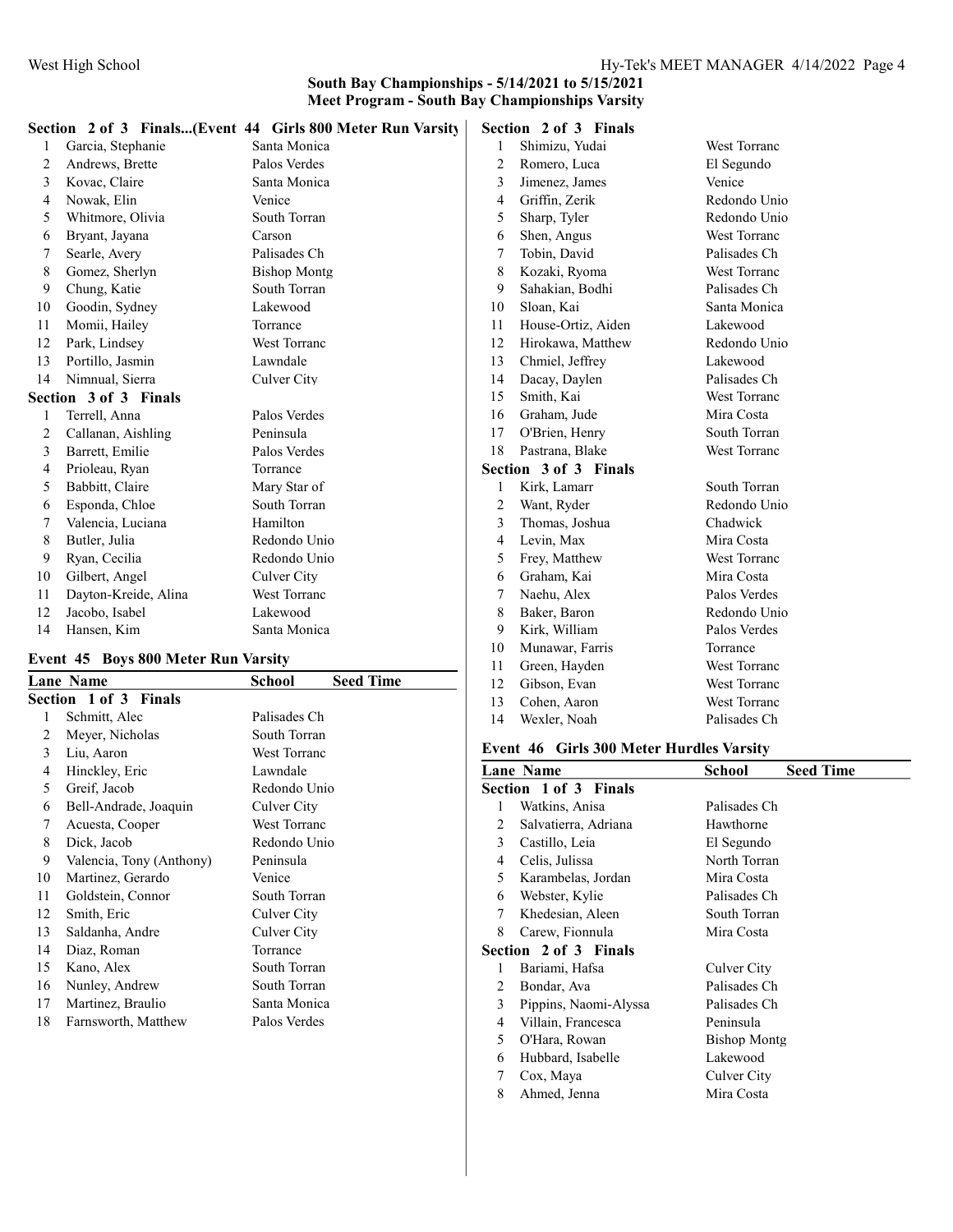#### Section 3 of 3 Finals...(Event 46 Girls 300 Meter Hurdles Varsity)

|   |                      | ленон с от с тимиям пусне по сонизовознени напанея так |                                       |               |
|---|----------------------|--------------------------------------------------------|---------------------------------------|---------------|
|   | Healy, Sofia         | Mira Costa                                             | Event 49 Girls 1600 Meter Run Varsity |               |
| 2 | Kolakowski, Sullivan | West Torranc                                           | Lane Name                             | <b>School</b> |
|   | Jones, Elle          | North Torran                                           | Section 1 of 3 Finals                 |               |
|   | Mai, Isabella        | El Segundo                                             | Narasaki, Kylee                       | North To      |
|   | Zenner, Avana        | Mira Costa                                             | Ramirez, Elisa                        | Culver C      |
| 6 | Harding, Candace     | Mira Costa                                             | Chavez, Luna                          | Culver C      |
|   | Burgess, Kelyse      | Palisades Ch                                           | Iantuono, Annie<br>4                  | Mira Co       |
|   | Kim, Kayla           | Torrance                                               | Aguayo, Ashley                        | South To      |
|   |                      |                                                        |                                       |               |

#### Event 47 Boys 300 Meter Hurdles Varsity

|   | Lane Name              | School              | <b>Seed Time</b> |
|---|------------------------|---------------------|------------------|
|   | Section 1 of 3 Finals  |                     |                  |
| 1 | Taylor, Mateo          | San Pedro           |                  |
| 2 | Lozano, Hanbyoul       | North Torran        |                  |
| 3 | McPherson, David       | El Segundo          |                  |
| 4 | Taylor, Ronan          | <b>West Torranc</b> |                  |
| 5 | Alfano, Christian      | Mira Costa          |                  |
| 6 | Covarrubias, Gabriel   | Palos Verdes        |                  |
| 7 | Carpio, Steven         | North Torran        |                  |
| 8 | Von Stentzsch, Severin | South Torran        |                  |
|   | Section 2 of 3 Finals  |                     |                  |
| 1 | Tiscareno, Javier      | Palisades Ch        |                  |
| 2 | Basile, Sean           | Torrance            |                  |
| 3 | Kouame-Waldman, Joseph | Hamilton            |                  |
| 4 | Almanzi, Antonio       | South Torran        |                  |
| 5 | Benoy, Colin           | South Torran        |                  |
| 6 | Cary-Williams, Henry   | Palisades Ch        |                  |
| 7 | Williams, Dylan        | North Torran        |                  |
| 8 | Cobb, Jalen            | Torrance            |                  |
|   | Section 3 of 3 Finals  |                     |                  |
| 1 | Broussard, Jamurian    | Carson              |                  |
| 2 | Patapoff, Joshua       | San Pedro           |                  |
| 3 | Dixon, Micah           | South Torran        |                  |
| 4 | Michaelian, Matthew    | Torrance            |                  |
| 5 | Adams, Burrell         | San Pedro           |                  |
| 6 | Whitt, Kaiden          | Culver City         |                  |
| 7 | Garrett, Dario         | Mira Costa          |                  |
| 8 | Sandkulla, Josh        | South Torran        |                  |
|   |                        |                     |                  |

|              | Lane Name                       | <b>Seed Time</b><br><b>School</b> |
|--------------|---------------------------------|-----------------------------------|
|              | Section 1 of 3<br><b>Finals</b> |                                   |
| 1            | Narasaki, Kylee                 | North Torran                      |
| 2            | Ramirez, Elisa                  | Culver City                       |
| 3            | Chavez, Luna                    | Culver City                       |
| 4            | Iantuono, Annie                 | Mira Costa                        |
| 5            | Aguayo, Ashley                  | South Torran                      |
| 6            | Nwoke, Teresa                   | Mira Costa                        |
| 9            | Bonvechio, Grace                | Palos Verdes                      |
| 10           | Elder, Haley                    | South Torran                      |
| 11           | Monh, Jessica                   | Lakewood                          |
| 12           | Siembieda, Charlotte            | Peninsula                         |
| 13           | Saldanha, Naomi                 | Culver City                       |
| 14           | Gulbrandson, Taylor             | West Torranc                      |
| 15           | Soares, Katie                   | South Torran                      |
| 17           | Hyon, Sydney                    | Redondo Unio                      |
| 18           | Delgado, Denise                 | Mira Costa                        |
| 19           | Rabang, Sophia                  | West Torranc                      |
| 20           | Andrade, Marissa                | Mira Costa                        |
| 21           | Gilchrist, Sarah                | Peninsula                         |
| 22           | Ruelas, Vanessa                 | <b>Bishop Montg</b>               |
| 23           | Ortiz, Zuleyka                  | <b>Bell</b>                       |
| 24           | Khan, Ginger                    | Redondo Unio                      |
| 25           | Mataalii, Keona                 | San Pedro                         |
| 26           | Wang, Kelli                     | North Torran                      |
|              | Section 2 of 3 Finals           |                                   |
| $\mathbf{1}$ | Prokopovych-Shchepet, Li        | Venice                            |
| 2            | Coert, Tessa                    | Redondo Unio                      |
| 3            | Nowak, Elin                     | Venice                            |
| 4            | Chung, Katie                    | South Torran                      |
| 5            | Miya, Alana                     | Torrance                          |
| 6            | Whitmore, Olivia                | South Torran                      |
| 7            | Murch, Nicole                   | Mira Costa                        |
| 8            | Norris, Greta                   | Palos Verdes                      |
| 9            | Momii, Hailey                   | Torrance                          |
| 10           | Jacobo, Isabel                  | Lakewood                          |
| 11           | Nimnual, Sierra                 | Culver City                       |
| 14           | Bryant, Jayana                  | Carson                            |
| 15           | Shimizu, Lan                    | North Torran                      |
| 16           | Chavez, Delilah                 | Lakewood                          |
| 17           | Estrada, Isabela                | Hawthorne                         |
| 18           | Oginski, Emilia                 | Peninsula                         |
| 19           | Haley, Bianca                   | Mira Costa                        |
|              |                                 |                                   |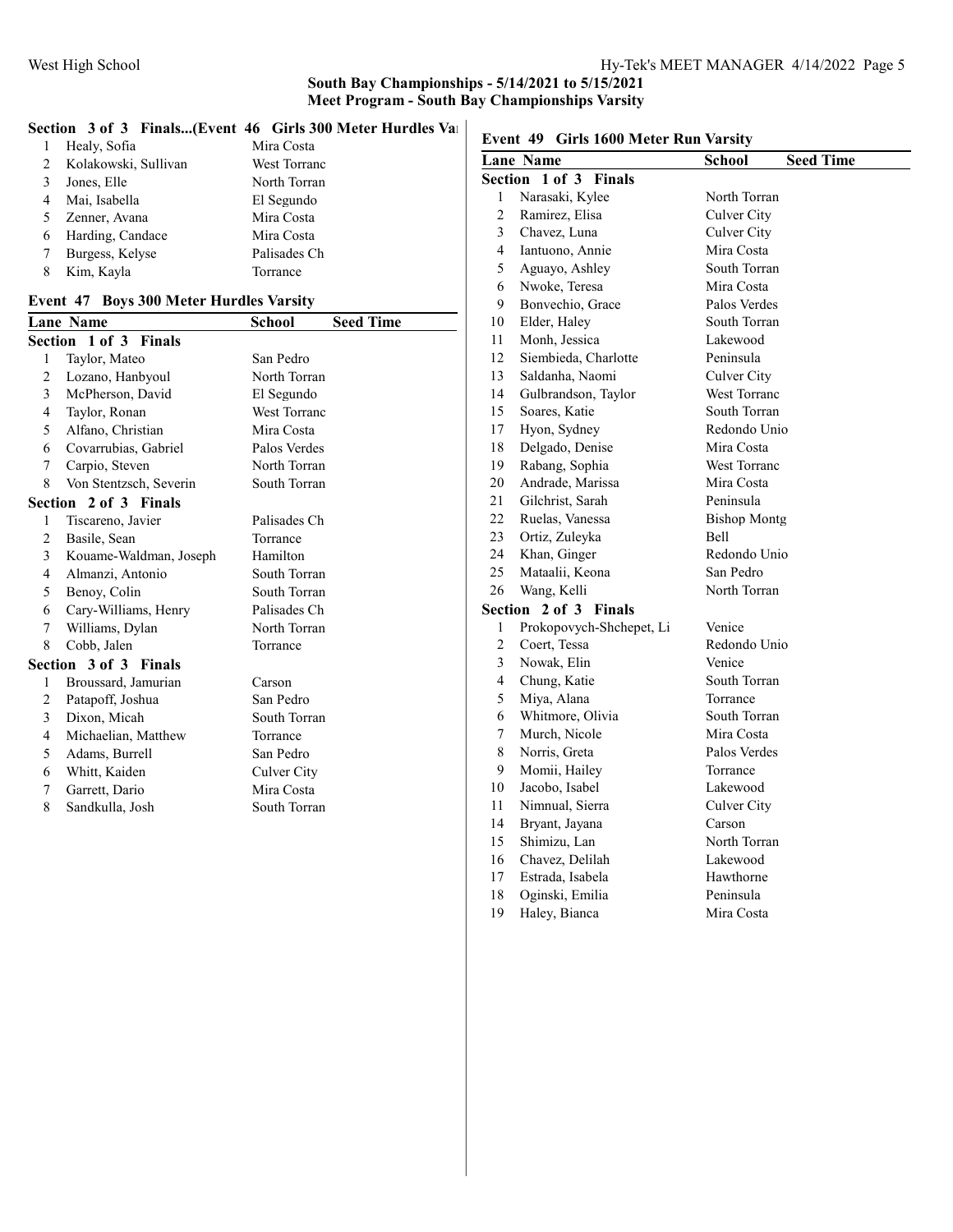#### Section 3 of 3 Finals...(Event 49 Girls 1600 Meter Run Varsity

| 1  | Barrett, Emilie      | Palos Verdes        |
|----|----------------------|---------------------|
| 2  | Esponda, Chloe       | South Torran        |
| 3  | Babbitt, Claire      | Mary Star of        |
| 4  | Fedio, Lyla          | Redondo Unio        |
| 5  | Strazzeri, Lauren    | Redondo Unio        |
| 6  | Toledo, Nataly       | North Torran        |
| 7  | Magdesian, Ania      | Redondo Unio        |
| 8  | Anderson, Amber      | Torrance            |
| 9  | Valenzuela, Victoria | Redondo Unio        |
| 11 | Gomez, Sherlyn       | <b>Bishop Montg</b> |
| 12 | Iida, Alyssa         | North Torran        |
| 13 | Soto, Paola          | North Torran        |
| 14 | Whited, Francesca    | Santa Monica        |
| 15 | Kershaw, Kayla       | Mira Costa          |

#### Event 50 Boys 1600 Meter Run Varsity

|                | <b>Lane Name</b>                | School              | <b>Seed Time</b> |
|----------------|---------------------------------|---------------------|------------------|
|                | Section 1 of 3<br><b>Finals</b> |                     |                  |
| 1              | Pastrana, Blake                 | <b>West Torranc</b> |                  |
| $\overline{2}$ | Corona, Vincent                 | West Torranc        |                  |
| 3              | Johnson, Hatcher                | Mira Costa          |                  |
| 4              | Shen, Angus                     | <b>West Torranc</b> |                  |
| 5              | McCormick, Ty                   | Torrance            |                  |
| 6              | Goldstein, Connor               | South Torran        |                  |
| 7              | Saquic, Jason                   | San Pedro           |                  |
| 8              | Anaya, Matthew                  | Torrance            |                  |
| 9              | Lam, Spencer                    | Peninsula           |                  |
| 10             | Wong, Frank                     | <b>West Torranc</b> |                  |
| 11             | Babbitt, Finn                   | Mary Star of        |                  |
| 12             | Kozaki, Ryoma                   | <b>West Torranc</b> |                  |
| 13             | Paillet, Ryan                   | Peninsula           |                  |
| 14             | Nunley, Andrew                  | South Torran        |                  |
| 15             | Marino, Dominic                 | South Torran        |                  |
| 16             | Acuesta, Cooper                 | <b>West Torranc</b> |                  |
| 17             | Potter, Seth                    | North Torran        |                  |
| 19             | Liu, Aaron                      | <b>West Torranc</b> |                  |
| 20             | Sanders, Harrison               | Mira Costa          |                  |
| 21             | Hayasaka, Shinn                 | South Torran        |                  |
| 22             | Zeoli, Kaine                    | Santa Monica        |                  |
| 23             | Poladian, Ethan                 | Redondo Unio        |                  |
| 24             | Aflalo, Jonathon                | Redondo Unio        |                  |
| 25             | Cardello, Andrew                | Peninsula           |                  |
| 26             | Kano, Alex                      | South Torran        |                  |
| 27             | Bradford, Tyler                 | Torrance            |                  |

## Section 2 of 3 Finals

| $\mathbf{1}$            | Sverlow-Mendoza, Adrian | San Pedro           |
|-------------------------|-------------------------|---------------------|
| $\overline{c}$          | Ruiz, Daniel            | San Pedro           |
| 3                       | Nakagawa, Solato        | Torrance            |
| $\overline{\mathbf{4}}$ | Sandoval, Luis          | San Pedro           |
| 5                       | Smith, Kai              | <b>West Torranc</b> |
| 6                       | Lonsdale, Harry         | Redondo Unio        |
| 7                       | Martin, Andrew          | Mira Costa          |
| 8                       | Griffin, Zerik          | Redondo Unio        |
| 9                       | Typrowicz, Jake         | Palos Verdes        |
| 10                      | Hirokawa, Matthew       | Redondo Unio        |
| 11                      | Bell-Andrade, Joaquin   | Culver City         |
| 12                      | Meyer, Nicholas         | South Torran        |
| 13                      | Alliegro, Sean          | Mira Costa          |
| 14                      | Saldanha, Andre         | <b>Culver City</b>  |
| 15                      | O'Brien, Henry          | South Torran        |
| 16                      | McCarthy, Colin         | Redondo Unio        |
| 17                      | Chmiel, Jeffrey         | Lakewood            |
| 18                      | House-Ortiz, Aiden      | Lakewood            |
| Section                 | 3 of 3 Finals           |                     |
| 1                       | Waligorski, Christoph   | Redondo Unio        |
| $\overline{c}$          | Thomas, Joshua          | Chadwick            |
| 3                       | Thomas, Aaron           | Redondo Unio        |
| $\overline{4}$          | Romero, Luca            | El Segundo          |
| 5                       | Naehu, Alex             | Palos Verdes        |
| 6                       | Divinity, Adam          | Redondo Unio        |
| 7                       | Kirk, Lamarr            | South Torran        |
| 8                       | Munawar, Farris         | Torrance            |
| 9                       | Stefanou, Luke          | Palos Verdes        |
| 10                      | Franck, Owen            | Mira Costa          |
| 11                      | Gibson, Evan            | <b>West Torranc</b> |
| 12                      | Cohen, Aaron            | <b>West Torranc</b> |
| 13                      | Hansen, Ian             | Mira Costa          |
| 14                      | Spencer, Connor         | Peninsula           |
| 15                      | Graham, Kai             | Mira Costa          |
| 16                      | Humphrey, Jack          | Redondo Unio        |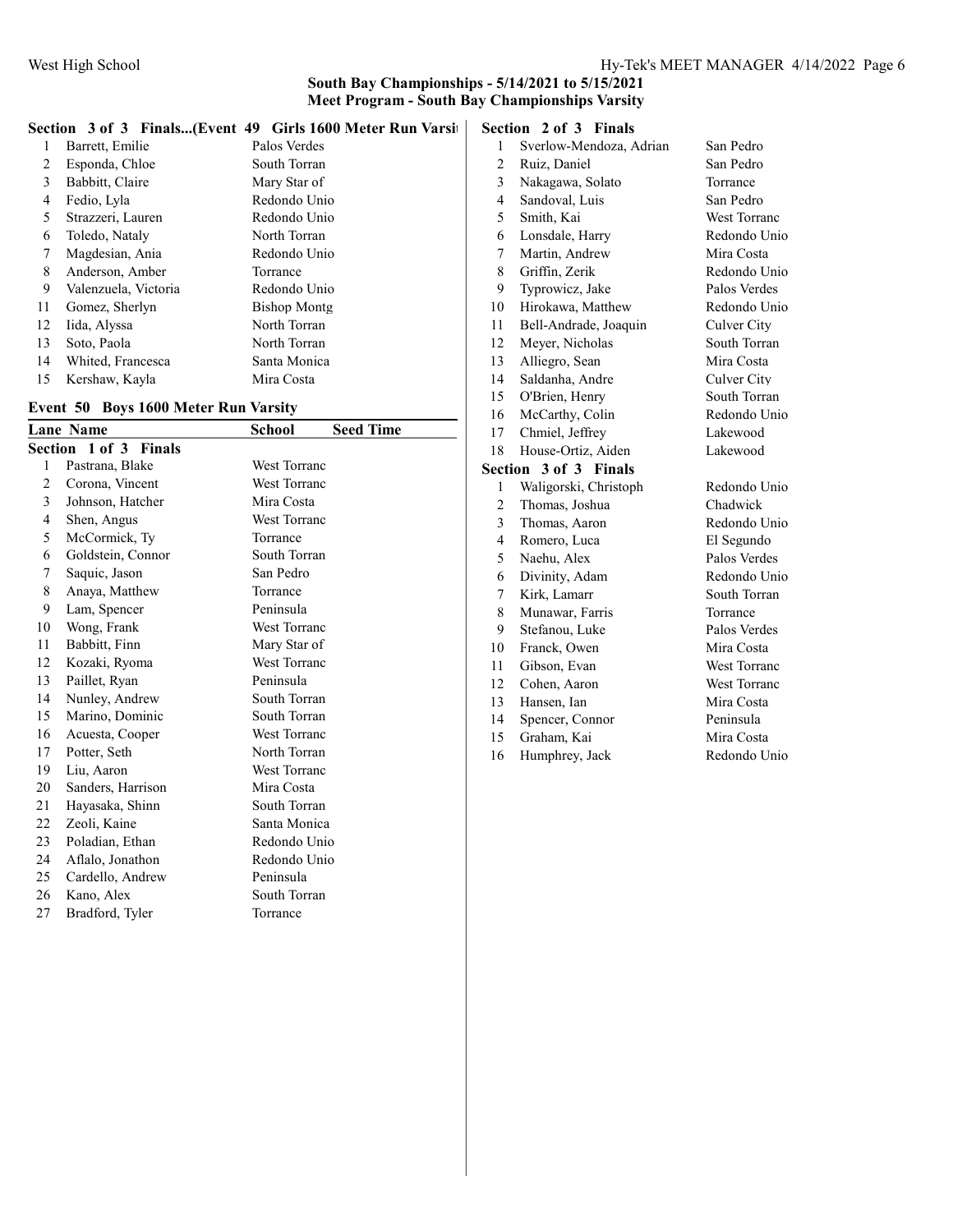#### Lane Team Relay Seed Time Section 1 of 1 Finals 1 Culver City A 1) Iverson, Kennady 2) Trepagnier, Joelle<br>
3) Mullins, Savanna 4) Maddox, Morgan 4) Maddox, Morgan 2 South Torran A 1) Campbell, Stevie 2) McKechnie, Samantha 3) Esponda, Chloe 4) Mummery, Maddie 3 Mira Costa A 1) Watkins, Trudy 2) Gilhooly, Lauren 3) Zenner, Avana (4) Healy, Sofia 4 West Torranc A 1) Weldon, Sarah 2) Nkemnji, Bernice 3) Dayton-Kreide, Alina 4) Park, Lindsey 5 Torrance A 1) Anderson, Amber 2) Paul, Cassandra 3) Villarie, Jasmine 4) Prioleau, Ryan Culver City 6 Culver City 1) Smith, Andrea 2) Gilbert, Angel 3) Gilbert, Ariel 4) Nimnual, Sierra 7 Palisades Ch A 1) Santillan, Sophia 2) Searle, Avery 3) Holman, Giah 4) Chae, Elysha 8 Bishop Montg A 1) Bodden, Dolores 2) Lambey, Jordana<br>
3) O'Hara, Rowan 4) Mahloch, Hadley 4) Mahloch, Hadley 9 Redondo Unio A 1) Duke, Savannah 2) Butler, Julia 3) Dixon, Sadie 4) Huang, Elisabeth 10 El Segundo A 1) Jones, Brooklyn 2) Reuben, Brooklin 3) Charles, Chelsie 4) Mai, Isabella 11 San Pedro A 1) Tachiwa-Appiah, Joselyn 2) Sinay, Giovanna 3) Mataalii, Miyoko 4) Allen, Isis 12 Hamilton A 1) Cowings, Ajaye 2) Valencia, Luciana 3) Belisle, Kayla 4) Harris, Brooklyn<br>Sun Valley M A 13 Sun Valley M 1) Jimenez, Brenda 2) Ramirez, Esmeralda 3) Bonnen, Jasmine 4) Cevallos, Selena<br>
Sun Valley M<br>
B 14 Sun Valley M 1) Chevez, Adriana 2) Cruz, Nancy 3) Guerra, Ingrid 4) Rodriguez, Camila 15 Leuzinger A 1) Thomas, Cherrish 2) Verduzco, Mya 3) Akins, In'Tia (4) Turner, Tia

#### Event 51 Girls 4x400 Meter Relay Varsity

Event 52 Boys 4x400 Meter Relay Varsity

|    | Lane Team                        | <b>Relay</b> | <b>Seed Time</b>                                  |
|----|----------------------------------|--------------|---------------------------------------------------|
|    | Section 1 of 1 Finals            |              |                                                   |
| 1  | South Torran                     | Α            |                                                   |
|    | 1) Almanzi, Antonio              |              | 2) Bukowski, Michael                              |
|    | 3) Hemmens, Emeka                |              | 4) Blumberg, Sal                                  |
| 2  | Lawndale                         | A            |                                                   |
|    | 1) Greenlow, Orlando             |              | 2) Shigg jr., Seth                                |
|    | 3) Stovall, Boston               |              | 4) Hinckley, Eric                                 |
| 3  | Culver City                      | A            |                                                   |
|    | 1) Waring, Zaire                 |              | 2) Franklin, Ryan                                 |
|    | 3) Stanton, Jerin                |              | 4) Smith, Eric                                    |
| 4  | West Torranc                     | A            |                                                   |
|    | 1) Ogbuehi, Philip               |              | 2) Hackett, Ethan                                 |
|    | 3) Piken, Orie                   |              | 4) Vo, Tyler                                      |
| 5  | Mira Costa                       | A            |                                                   |
|    | 1) Garrett, Dario                |              | 2) Crotty, Cole                                   |
|    | 3) Clinton, Roi                  |              | 4) Laden, Levi                                    |
| 6  | Torrance                         | A            |                                                   |
|    | 1) Michaelian, Matthew           |              | 2) Neely, Liam                                    |
|    | 3) Harmon-Hernandez, Dylan       |              | 4) Emerson, Isaiah                                |
| 7  | El Segundo                       | A            |                                                   |
|    | 1) Pachuta, Sam                  |              | 2) Pascarelli, Nathan                             |
|    | 3) Davis, Tyler                  |              | 4) Goodnight, Dariyon                             |
| 8  | San Pedro                        | A            |                                                   |
|    | 1) Patapoff, Joshua              |              | 2) Duncan, Ja'Mion                                |
|    | 3) Philips, Christian            |              | 4) Adams, Burrell                                 |
| 9  | Redondo Unio                     | А            |                                                   |
|    | 1) Fazeli, Artin                 |              |                                                   |
|    |                                  |              | 2) Collins, Jett                                  |
| 10 | 3) James, Joshua<br>Palisades Ch | A            | 4) Burns, Carter                                  |
|    |                                  |              |                                                   |
|    | 1) Dacay, Daylen                 |              | 2) Cary-Williams, Henry<br>4) King-Haagen, Mikeal |
| 11 | 3) Sahakian, Bodhi<br>Peninsula  |              |                                                   |
|    |                                  | A            |                                                   |
|    | 1) Monzon, Gregory               |              | 2) Valencia, Tony (Anthony)                       |
|    | 3) Nguyen, Isaac                 |              | 4) Lee, Tyler                                     |
| 12 | Carson                           | A            |                                                   |
|    | 1) Broussard, Jamurian           |              | 2) Hill, Jarrius                                  |
|    | 3) Jackson, Avant                |              | 4) Gatlin, Madden                                 |
| 13 | Sun Valley M                     | A            |                                                   |
|    | 1) Hueto, Eder                   |              | 2) Roque, Luis                                    |
|    | 3) Valdez, Isidro                |              | 4) Montero, Ivan                                  |
| 14 | <b>Bishop Montg</b>              | A            |                                                   |
|    | 1) Tennant, William              |              | 2) Groves, Kaiden                                 |
|    | 3) Sarpong, Karol                |              | 4) Shanahan, Matthew                              |
| 15 | Sun Valley M                     | B            |                                                   |
|    | 1) Pineda, Michael               |              | 2) Balderas, Victor                               |
|    | 3) Serrano, Bryan                |              | 4) Melendez, Oscar                                |
| 16 | Sun Valley M                     | С            |                                                   |
|    | 1) Millan, Diego                 |              | 2) Juares, Joseph                                 |
|    | 3) SiFuentes, Evan               |              | 4) Molina, Brandon                                |
| 17 | Leuzinger                        | A            |                                                   |
|    | 1) Lewis, Jacob                  |              | 2) Shallowhorn, Damonte                           |
|    | 3) Myles, Khyree                 |              | 4) Blackshear, Isaiah                             |
| 18 | Hawthorne                        | A            |                                                   |
|    | 1) Chukwuma-Orakwe, Kene         |              | 2) Montoya, Michael                               |

3) Melendrez, Isaiah 4) Estevez, Kevin<br>3) Melendrez, Isaiah 4) Estevez, Kevin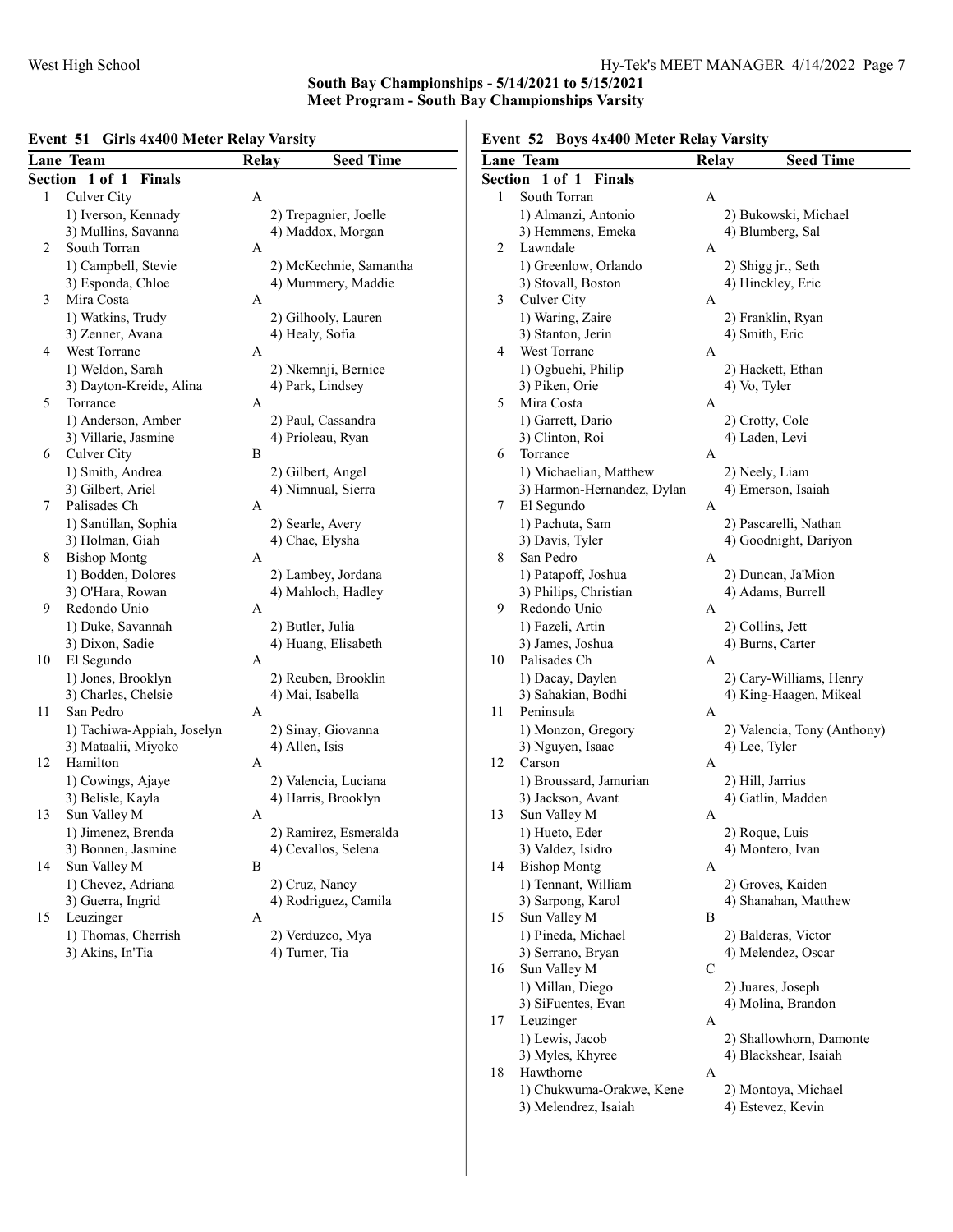## Event 53 Girls High Jump Varsity

| Pos                  | Name               | School              | <b>Seed Mark</b> |
|----------------------|--------------------|---------------------|------------------|
| Flight 1 of 1 Finals |                    |                     |                  |
| 1                    | Ishak, Keira       | Palisades Ch        |                  |
| 2                    | Hernando, Jaedn    | <b>West Torranc</b> |                  |
| 3                    | Thomas, Sofia      | Peninsula           |                  |
| 4                    | Bryant, Zoe        | Wildwood            |                  |
| 5                    | Brennan, Camilla   | Redondo Unio        |                  |
| 6                    | Paysinger, Kylee   | Hawthorne           |                  |
| 7                    | Porter, Scarlett   | Palisades Ch        |                  |
| 8                    | Millican, Kayla    | West Torranc        |                  |
| 9                    | Elder, Sarai       | Carson              |                  |
| 10                   | Garcia, Saydee     | El Segundo          |                  |
| 11                   | Skoblar, Julia     | Peninsula           |                  |
| 12                   | Dixon, Sadie       | Redondo Unio        |                  |
| 13                   | Smith, Marly       | El Segundo          |                  |
| 14                   | Smalling, MaKenzie | Redondo Unio        |                  |
| 15                   | Hoover, Jacqueline | Mira Costa          |                  |
| 16                   | Watkins, Anisa     | Palisades Ch        |                  |
| 17                   | Turkel, Hannah     | Peninsula           |                  |
| 18                   | Agonia, Isabella   | Peninsula           |                  |
| 19                   | Reynolds, Isabele  | West Torranc        |                  |

## Event 54 Boys High Jump Varsity

| Pos                  | Name                    | School              | <b>Seed Mark</b> |
|----------------------|-------------------------|---------------------|------------------|
| Flight 1 of 1 Finals |                         |                     |                  |
| 1                    | James, Brett            | <b>West Torranc</b> |                  |
| 2                    | Gettinger, William      | El Segundo          |                  |
| 3                    | Kim, Matthew            | <b>West Torranc</b> |                  |
| 4                    | O'Brien, Kai            | Redondo Unio        |                  |
| 5                    | Kneller, Chase          | South Torran        |                  |
| 6                    | McCree, Gavin           | Mira Costa          |                  |
| 7                    | Marino, Dominic         | South Torran        |                  |
| 8                    | Ward, Michael           | Palos Verdes        |                  |
| 9                    | Mitchell, Robbie        | El Segundo          |                  |
| 10                   | Jules, MK               | Redondo Unio        |                  |
| 11                   | Holdman-Brannon, Josiah | Torrance            |                  |
| 12                   | Kim, Eahn               | Peninsula           |                  |
| 13                   | Okorie, Prince          | Culver City         |                  |
| 14                   | Villarreal, Jaden       | Culver City         |                  |
| 15                   | Diaz, Roman             | Torrance            |                  |
| 16                   | Bucher, Dylan           | El Segundo          |                  |
| 17                   | Layden, Chris           | Mira Costa          |                  |
| 18                   | Schultz, William        | Culver City         |                  |
| 19                   | Yamazaki, Kyle          | South Torran        |                  |
| 20                   | Beresford, Michael      | Palos Verdes        |                  |
| 21                   | Han, Justin             | West Torranc        |                  |
| 22                   | Doiron, Tyler           | Redondo Unio        |                  |

Event 57 Girls Long Jump Varsity

| елені эт<br><b>GIFIS LONG JUMP VATSILY</b> |                      |                                   |  |
|--------------------------------------------|----------------------|-----------------------------------|--|
| Pos                                        | Name                 | <b>School</b><br><b>Seed Mark</b> |  |
|                                            | Flight 1 of 1 Finals |                                   |  |
| 1                                          | Lessinger, Alyssa    | Mira Costa                        |  |
| $\overline{c}$                             | Wyrick, Nicolette    | South Torran                      |  |
| 3                                          | Williams, Bridgette  | Hawthorne                         |  |
| 4                                          | Torres, Natalia      | West Torranc                      |  |
| 5                                          | Paysinger, Kylee     | Hawthorne                         |  |
| 6                                          | Castillo, Leia       | El Segundo                        |  |
| 7                                          | Huang, Elisabeth     | Redondo Unio                      |  |
| $\,8\,$                                    | Garcia, Saydee       | El Segundo                        |  |
| 9                                          | Salvatierra, Adriana | Hawthorne                         |  |
| 10                                         | Lindsey, Gabby       | Village Chri                      |  |
| 11                                         | Segura, Giselle      | El Segundo                        |  |
| 12                                         | Daciuk, Renee        | Peninsula                         |  |
| 14                                         | Harada, Kyra         | Mira Costa                        |  |
| 15                                         | Mathis Allen, Ryan   | Mira Costa                        |  |
| 16                                         | Siahaan, Sydney      | South Torran                      |  |
| 17                                         | Young, Alana         | Lynwood                           |  |
| 19                                         | Cantu, Gabriella     | El Segundo                        |  |
| 20                                         | Andrade, Marissa     | Mira Costa                        |  |
| 21                                         | Young, Aliyah        | Lynwood                           |  |
| 22                                         | Walker, Naomi        | Torrance                          |  |
| 23                                         | George, Thalia       | South Torran                      |  |
| 24                                         | Jones, Elle          | North Torran                      |  |
| 25                                         | Mai, Isabella        | El Segundo                        |  |
| 26                                         | Williams, Cyan       | Palisades Ch                      |  |
| 27                                         | Calaycay, Kaiya      | Torrance                          |  |
| 28                                         | Amescua, Valentina   | Laces LA (Ce                      |  |
| 29                                         | Thomas, Sofia        | Peninsula                         |  |
| 30                                         | Skoblar, Julia       | Peninsula                         |  |
| 31                                         | Mitchell, Ahlani     | Carson                            |  |
| 32                                         | Smith, Marly         | El Segundo                        |  |
| 33                                         | Hoover, Jacqueline   | Mira Costa                        |  |
| 34                                         | Porter, Scarlett     | Palisades Ch                      |  |
| 35                                         | Ishak, Keira         | Palisades Ch                      |  |
| 36                                         | Smith, Andrea        | Culver City                       |  |
| 37                                         | Braccey, Sa'Mir      | Redondo Unio                      |  |
| 38                                         | Washington, Dylan    | Carson                            |  |
| 39                                         | Smith, Ari'yona      | Carson                            |  |
| 40                                         | Hyatt, Kylah         | Carson                            |  |
| 41                                         | Jones, Amor          | <b>West Torranc</b>               |  |